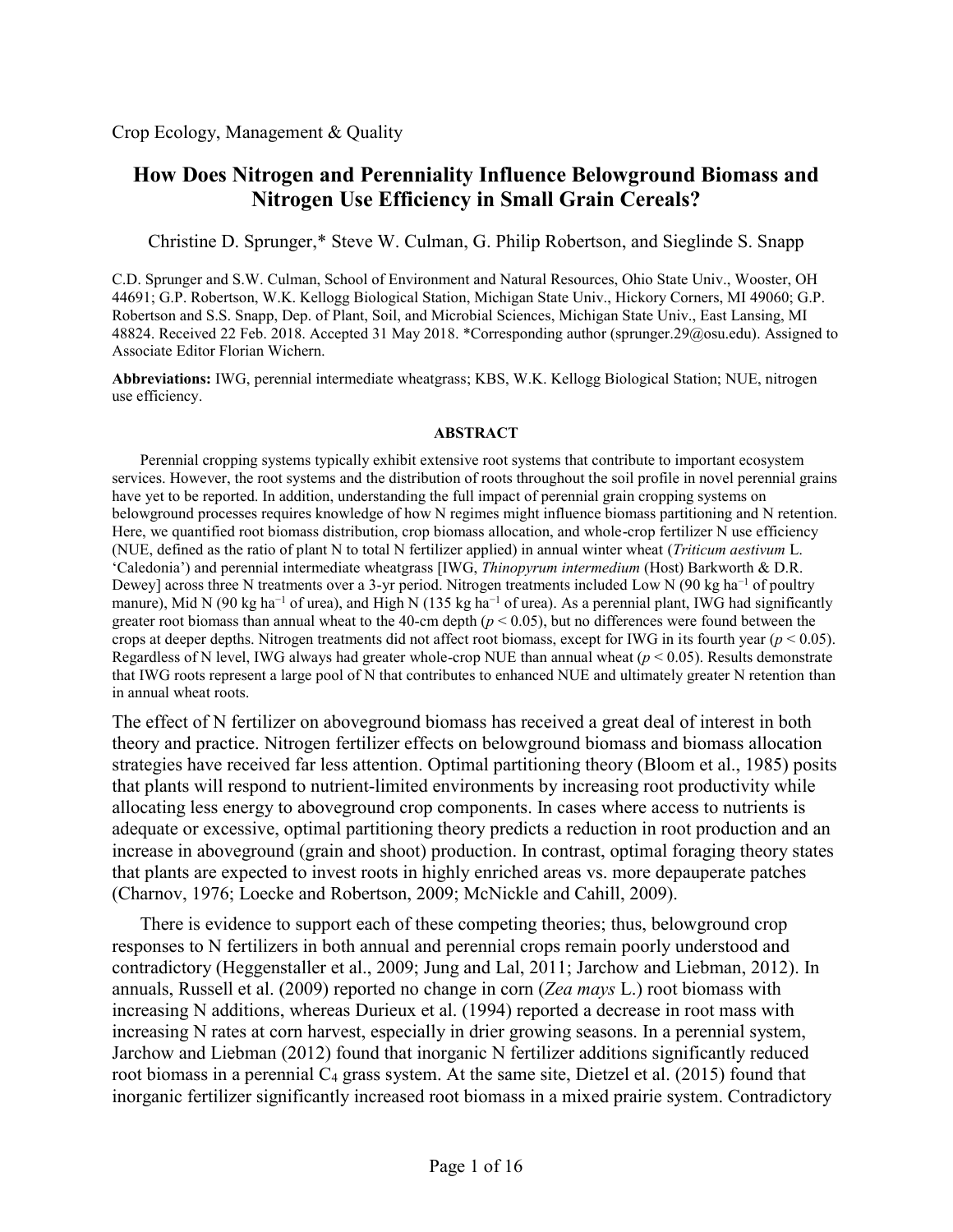findings have also been reported with candidate perennial biofuel cropping systems, where roots responded both positively and negatively to increases in N addition, depending on crop type (Heggenstaller et al., 2009).

As perennial crops are further developed for both biofuel and grain (Glover et al., 2010; Robertson et al., 2011), assessing how N fertilization affects root biomass could have profound implications for ecosystem services that can be achieved with perennial crops. Soil C sequestration and reduced NO<sub>3</sub> leaching are two of the most promising ecosystem services that can be achieved within perennial grain cropping systems (Culman et al., 2013). However, these ecosystem services are primarily driven by root production. For example, perennial root systems have been shown to capture large amounts of N, which can lead to reduced  $NO<sub>3</sub>$  leaching (Syswerda et al., 2012; Jungers et al., 2017), and soil C accumulation is largely driven by the production and decay of fine roots (Jackson et al., 1997). Given that practitioners will need to apply N fertilizer in order for perennial grains to reach their full yield potential, it will be crucial to know how N additions influence above- and belowground biomass allocation and fertilizer N use efficiency (NUE) in perennial grain crops.

To date, it has been difficult to assess and compare NUE across different cropping systems and species with different plant-life forms, largely because belowground plant components are not quantified and are therefore excluded from NUE calculations. Nitrogen use efficiency as defined here is the ratio of N fertilizer added to a system relative to the amount of N that leaves via harvest (Robertson and Vitousek, 2009). Although there are a wide variety of methods and equations for assessing NUE in disciplines spanning from agronomy to economics (Martinez-Feria et al., 2018), rarely do they account for roots. Including roots is important because belowground plant biomass N in cereals can account for up to 60% of total plant N, whereas N rhiodeposits account for up to 71% of total assimilated plant N (Wichern et al., 2008). Given that roots represent large pools of N, neglecting to include roots within NUE equations could ultimately underestimate NUE, especially in perennial cropping systems (Dawson et al., 2008; Martinez-Feria et al., 2018).

Understanding how different rates and sources of N fertilization influence belowground productivity by depth and overall crop N content in small grain cereal crops could have important implications for agronomic productivity, whole-crop NUE, and sustainability within agroecosystems. Here, we compare crop biomass allocation, coarse and fine root vertical distributions, and NUE in annual winter wheat (*Triticum aestivum* L. 'Caledonia', referred to as "wheat" below) and perennial Kernza, a developing perennial grain crop. Kernza is the tradename of lines of intermediate wheatgrass [IWG, *Thinopyrum intermedium* (Host) Barworkth & D.R. Dewey], a cool-season grass that has been intensively bred for grain production over the last several decades (DeHaan and Ismail, 2017). The objectives of this study were (i) to quantify the amount of biomass that a novel perennial grain (IWG) allocates belowground relative to annual wheat and compare vertical root distributions between annual wheat and IWG; (ii) to determine how different sources and rates of N influence biomass partitioning and belowground dynamics; and (iii) to determine the effect of perenniality and N treatment on small-grain NUE.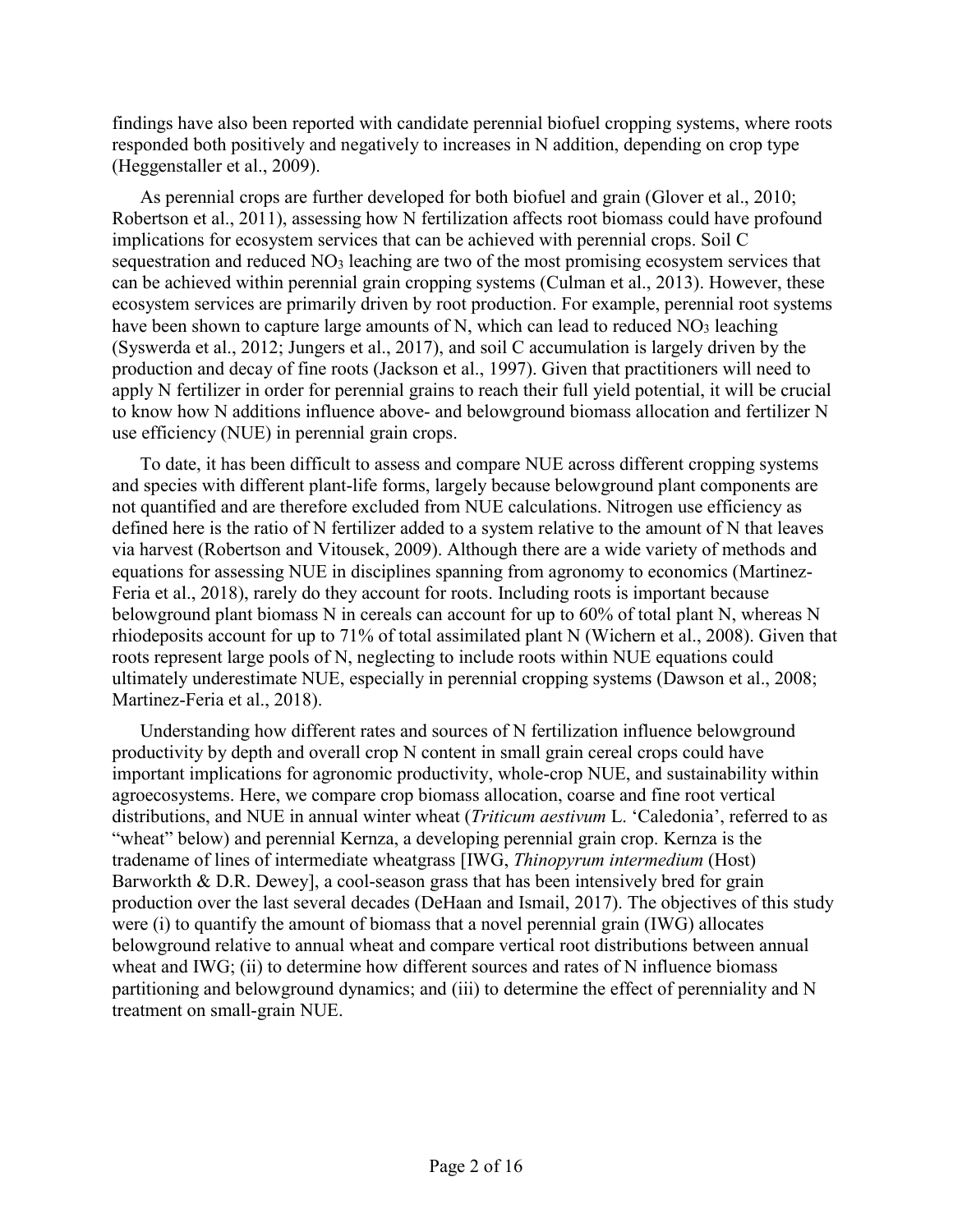# **MATERIALS AND METHODS**

### **Site Description**

The experiment was conducted at the W.K. Kellogg Biological Station (KBS) Long-Term Ecological Research site, located in southwestern Michigan  $(42^{\circ}24' \text{ N}, 85^{\circ}24' \text{ W}; 288 \text{ m as}$ ]). The mean annual precipitation and temperature at KBS are  $1005$  mm and  $10.1$ °C. Soils at KBS are in the Kalamazoo (fine-loamy, mixed, active, mesic Typic Hapludalfs) and Oshtemo (Coarse-loamy, mixed, active, mesic Typic Hapludalfs) series. These soils typically have an A horizon of 30 cm, a deep Bw/Bt horizon that reaches to 80+ cm, and a BC horizon to 140 cm (Robertson and Hamilton, 2015). Prior to establishment in 2009, the field was under a corn– soybean [*Glycine max* (L.) Merr.]–wheat rotation.

### **Experimental Design**

The study was established in 2009 as a split-plot  $(3.1 \times 4.6 \text{ m})$  randomized complete block design experiment with four replicate blocks. The main factor was N treatment and the subfactor was crop type. The N treatments consisted of three different N levels that differed in source and rates of N: (i) Low N (Organic N) treatment, which received 90 kg N ha<sup>-1</sup> of poultry manure; (ii) Mid N, which received 90 kg N ha<sup>-1</sup> of urea; and (ii) High N, which received 135 kg N ha<sup>-1</sup> of urea. These treatments were chosen to represent three N management regimes that might be encountered when growing rainfed IWG in the Upper Midwest. Since N release from manure is typically slower than N release from urea and inorganic fertilizers (Rees and Castle, 2002), the N availability in this study is ordered as Low N (Organic N)  $\leq$  Mid N  $\leq$  High N.

Prior to planting, all plots were chisel plowed to 20 cm in September 2009. Every October, 2.24 Mg ha<sup>-1</sup> of pelletized poultry manure plus sawdust at 4–3–2 N–P–K (Herbruck's Poultry Ranch) was applied to the Low N (Organic N) system. This application rate delivered 90 kg N ha<sup>-1</sup>. The Mid N level is the recommended rate for conventionally grown wheat in the state of Michigan, whereas the High N (135 kg N ha<sup>-1</sup>) level received 50% more N than the Mid N level. Both the Mid N and High N levels received pelleted urea at three different times throughout the growing season. In the conventional systems, a starter of 33.6 kg N ha<sup>-1</sup> and 53.8 kg K ha<sup>-1</sup> as K2O for both Mid N and High N systems were applied immediately before planting. The following spring, plots were top-dressed with urea at 28 and 50.4 kg N ha<sup>-1</sup> for Mid N and High N, respectively, typically at the beginning of April.

The crop types in this experiment were (i) annual winter wheat 'Caledonia' (soft red wheat) and (ii) Kernza (IWG), which was developed through bulk breeding and mass selection at the Land Institute in Salina, KS (DeHaan et al., 2005 Cox et al., 2010). Planting for both crops occurred on 8 Nov. 2009 at a seeding rate of 310 seeds  $m^{-2}$  (1.25 million seeds acre<sup>-1</sup>) for IWG and 432 seeds m<sup>-2</sup> (1.75 million seeds acre<sup>-1</sup>) for winter wheat. Both crops were planted at a 15cm row spacing. Subsequent plantings of winter wheat occurred on 8 Oct. 2010, 22 Sept. 2011, and 2 Oct. 2012 at the same seeding rate and row spacing. More details regarding planting and chemical application can be found in Culman et al. (2013).

### **Aboveground Biomass Sampling**

Aboveground biomass was measured at grain maturity for both crops. In general, wheat was harvested in early to mid-July, and IWG was harvested at the end of July or early August.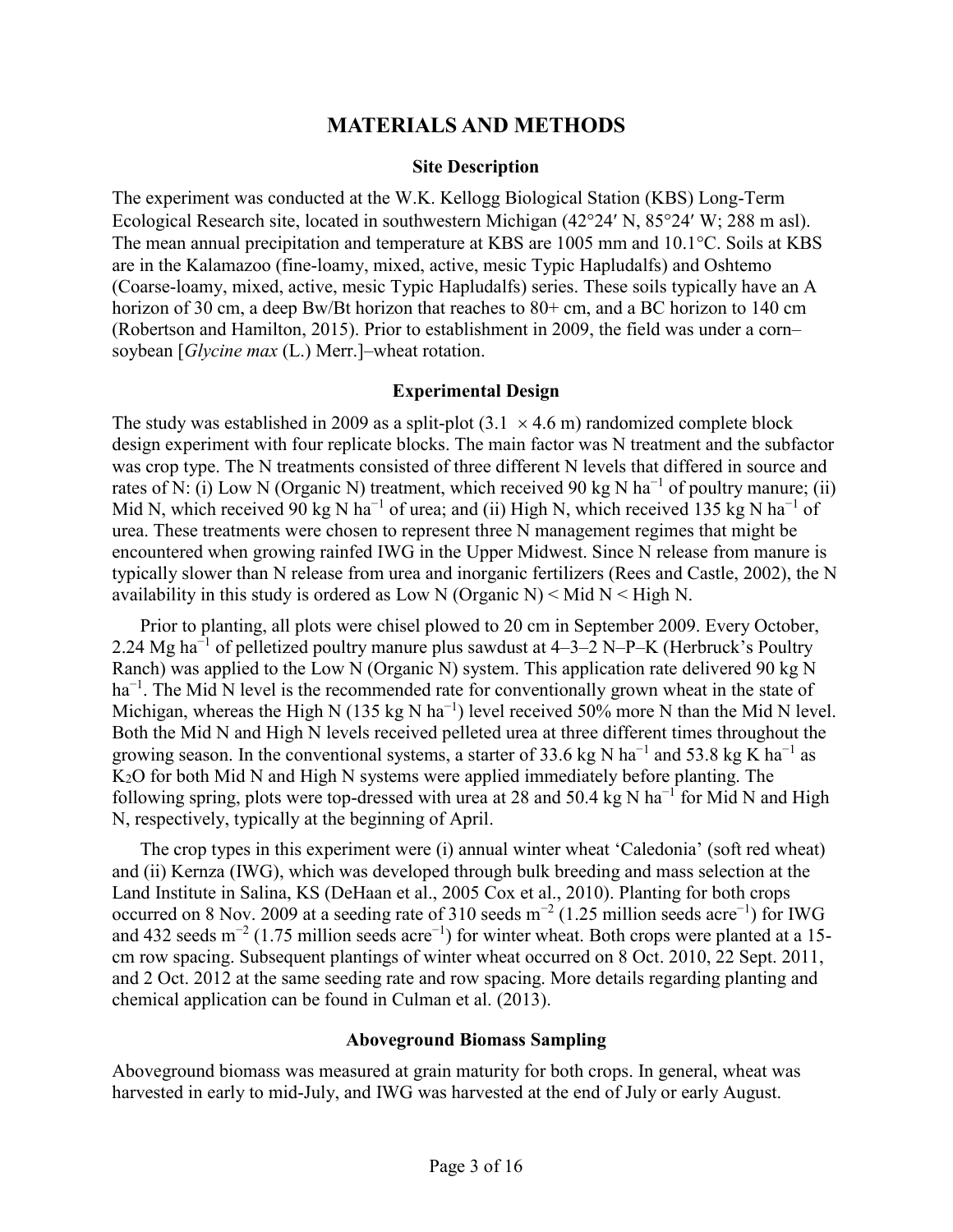Aboveground biomass and yields were determined by randomly placing two  $0.25$ -m<sup>2</sup> quadrats in every plot and clipping the crop biomass to 10 cm above the soil. Samples were then threshed to separate grain from straw and dried at  $60^{\circ}$ C for 48 h before weighing.

### **Belowground Biomass and Soil Sampling**

Belowground biomass and soil samples were collected near peak biomass and anthesis every June from 2011 to 2013. In 2011, belowground biomass was measured only in the Low N and High N levels. A hydraulic direct-push soil sampler (Geoprobe) was used to take three 1-m cores per plot. All cores were taken in between plant rows. The cores were 6 cm in diameter and were subsequently divided into five depths  $(0-10, 10-20, 20-40, 40-70,$  and  $70-100$  cm). The three cores were composited by depth interval, and a subsample of 400 mL from each depth was taken for root analyses, with the remainder used for soil chemical and physical analyses. Gravimetric soil moisture was determined by calculating the difference between the fresh weight and dry weight of a 40-g soil sample (Jarrell et al., 1999) and expressed on a dry weight basis: % soil moisture (dry weight) = 100 [(fresh weight – dry weight)/dry weight].

Roots were separated into two size classes: coarse (>6 mm) and fine (1–6 mm). Coarse roots were separated from soil by dry sieving through 6-mm sieves. Fine roots were obtained from soil sieved through 1-mm sieves by wet sieving. No attempt was made to determine live vs. dead roots. To clean roots prior to weighing and drying, roots were soaked in deionized water and hand washed. Both coarse and fine roots were dried at  $60^{\circ}$ C for 48 h prior to weighing. To report root biomass on a kilogram per hectare basis, we converted root samples from a mass per volume basis to a mass per area basis by multiplying root mass per volume by length of the soil depth interval and areal conversion factors.

# **Crop Carbon and Nitrogen Analysis**

Dried coarse and fine roots were ground to a fine powder using a mortar and pestle. Dried grain and stem crop components were ground separately to 1 mm with a Wiley mill. Both above- and belowground crop parts were analyzed for C and N in a CHNS analyzer (Costech Analyzer ECS 4010, Costech Analytical Technologies). In 2011, biomass was not analyzed for C and N.

# **Fertilizer Nitrogen Use Efficiency**

We used the mass balance approach to calculate fertilizer NUE. Total plant NUE [(straw kg N) ha<sup>-1</sup> + grain kg N ha<sup>-1</sup> + coarse and fine root kg N ha<sup>-1</sup>)/fertilizer N applied (kg N ha<sup>-1</sup>)], aboveground NUE [(straw kg N ha<sup>-1</sup> + grain kg N ha<sup>-1</sup>)/fertilizer N applied (kg N ha<sup>-1</sup>)], and root NUE [(coarse and fine root kg N ha<sup>-1</sup>)/fertilizer N applied (kg N ha<sup>-1</sup>)] were determined. Ratios >1.0 are an indication that the crop took up more N then was applied in a given growing season.

# **Statistics**

Prior to analysis, data were tested for normality and homogeneity of variance. Once assumptions were met, all crop and soil responses were analyzed using Proc Mixed of SAS 9.3 (SAS Institute, 2011). Crop, N level, depth, and year were treated as fixed effects and block as a random effect. Significant differences were determined at  $\alpha$  = 0.05. Double repeated measures were used to account for both depth and year in the model. Means were compared with an adjusted Tukey's pairwise means comparison.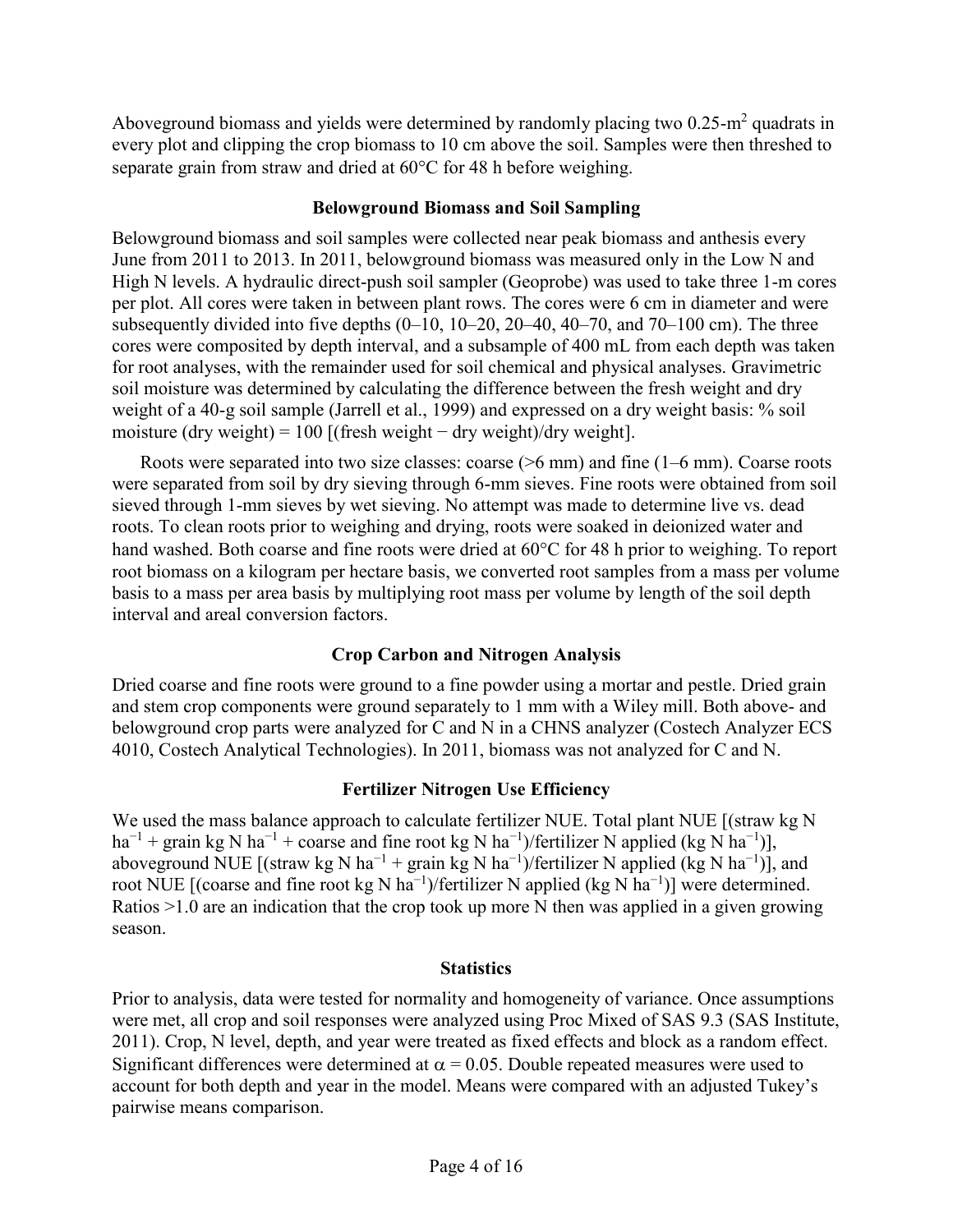# **RESULTS**

### **Weather and Soil Moisture**

Cumulative precipitation and growing degree days between the months of March and October in 2011 and 2013 varied substantially from those in 2012 (data not shown). The site at KBS received above-average precipitation during the 2011 and 2013 growing seasons, receiving 858 and 752 mm, respectively. Growing degree days were similar in 2011 and 2013 (2497 and 2435 °C d, respectively), and were comparable with the 30-yr average (2431 °C d). In 2012, southwest Michigan experienced drought conditions from June to August, with 557 mm of cumulative precipitation between March and October, 77% of the 30 yr average (721 mm).

Gravimetric soil moisture varied between crop types, but not across the N gradient (Table 1). Gravimetric soil moisture was heavily influenced by crop, year, and depth  $(p < 0.05)$ . Although wheat consistently had greater gravimetric soil moisture than IWG, pairwise comparisons reveal that significant differences were mainly found at 40 to 70 and 70 to 100 cm (Table 1).

#### **Aboveground Biomass**

Aboveground biomass greatly differed between the two crops (Table 2, *p* < 0.05) when analyzed over all years. In 2011 and 2013, IWG aboveground biomass ranged from 10.6 to 19.9 Mg ha<sup>-1</sup> and was consistently greater than wheat aboveground biomass, which ranged from 8.4 to 14.7 Mg ha<sup>-1</sup> (Table 2). In the 2012 drought year, both crops had lower productivity; averaged across N levels, IWG biomass decreased by 69% and wheat decreased by 53% between 2011 and 2012. In 2013, IWG aboveground biomass increased with greater levels of applied N; however, the N level effect was not significant  $(p > 0.05)$ .

#### **Belowground Biomass**

Intermediate wheatgrass consistently had greater coarse and fine root biomass than wheat across all years (Table 2,  $p < 0.05$ ). Depending on the N level and year, IWG had between 3 and 12 times greater coarse and fine root biomass than wheat. There was no overall N level effect on coarse root biomass ( $p > 0.05$ ). However, in 2013, IWG coarse root biomass under High N was significantly greater than Mid N and Low N coarse root biomass (Table 2,  $p < 0.05$ ), reflecting a significant crop  $\times$  N level  $\times$  year interaction ( $p$  < 0.05).

There was a significant overall N level effect on fine root biomass ( $p < 0.05$ ). For example, in 2013, fine root biomass of IWG under Mid and High N was significantly greater than in the Low N system ( $p < 0.05$ ). The crop  $\times$  N level effect was significant ( $p < 0.05$ ) because increasing levels of N influenced only IWG.

#### **Coarse and Fine Root Biomass by Depth**

Coarse root biomass of IWG was between 3.4 and 8 times greater than wheat coarse root biomass at surface depth intervals of 0 to 10 and 10 to 20 cm (Fig. 1,  $p < 0.05$ ). There were a few marginally significant differences at mid- (20–40 cm) and subsurface (40–70 and 70–100 cm) depth intervals ( $p < 0.05$ ), but in general, there were few differences between wheat and IWG coarse root biomass at lower depths (Fig. 1). Wheat vertical coarse root distribution was fairly consistent across the 3 yr, with 93% of the roots found in the top 40 cm. Intermediate wheatgrass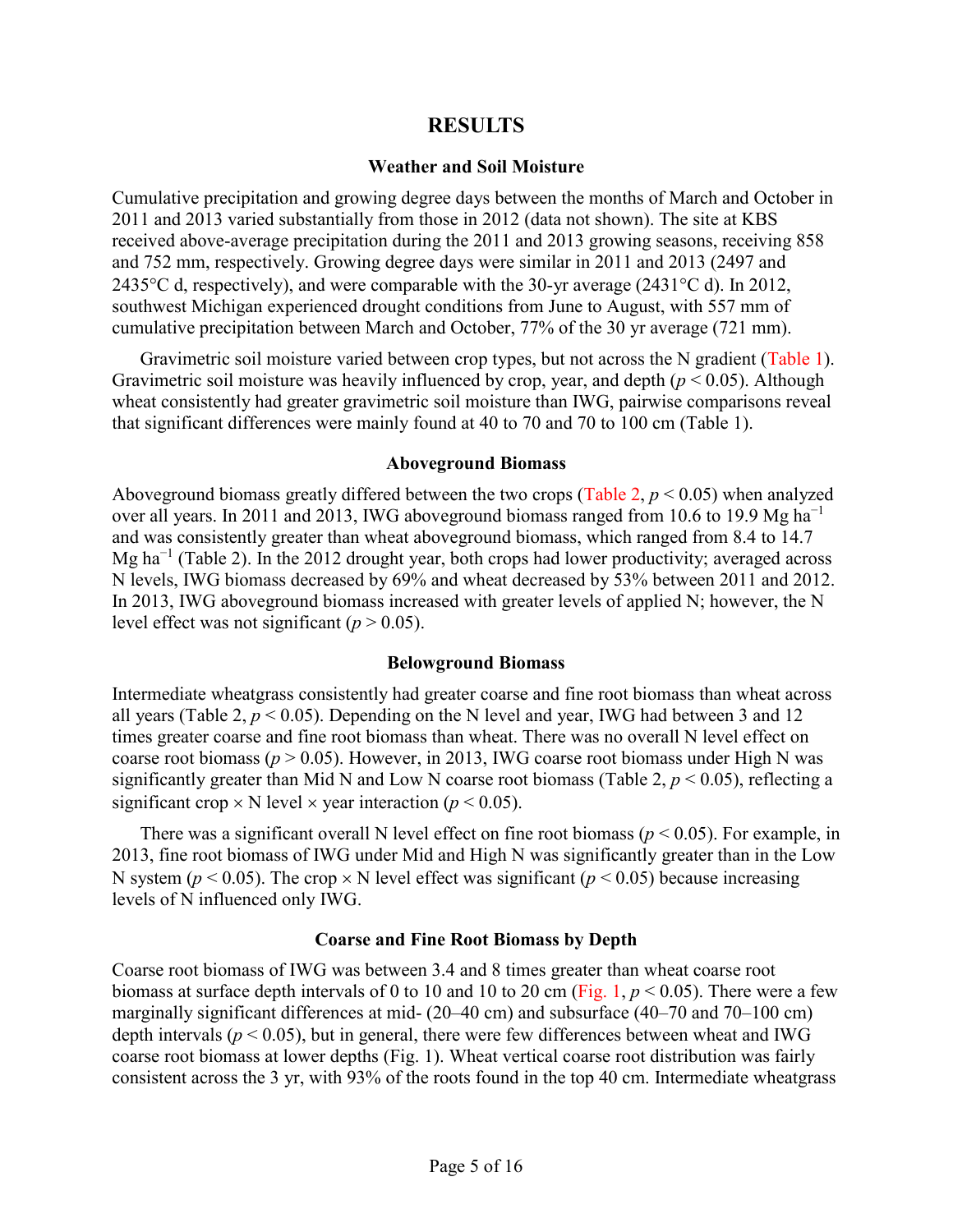had similar vertical coarse root distributions, with 94% of roots typically found in the top 40 cm; however, IWG root biomass increased significantly in the surface depths over time (Fig. 1).

Although there were no overall N level effects on coarse root biomass, there was a four-way interaction between year, crop, N level, and depth (*p* < 0.05). Notable differences in IWG coarse root biomass across the different N levels at the surface depths likely caused this significant interaction. For example, pairwise comparisons revealed that in 2011 and 2013, High N IWG coarse root biomass at 0 to 10 cm was significantly greater than Low N coarse root biomass ( $p <$ 0.05) In 2012, Low N IWG had greater coarse root biomass than Mid N IWG (*p* < 0.05) but was not significantly different from High N IWG. There were no differences between N levels at subsurface depths. Greater amounts of variability occurred at surface depths than at subsurface depths, especially in 2012.

Fine root biomass distributions were very similar to coarse root biomass distributions, with the majority of roots concentrated in the top 20 cm. However, IWG allocated a greater amount of biomass to fine roots than to coarse roots below 40 cm (Fig. 1 and 2). There were large differences in fine root biomass between crops (*p* < 0.05), across N levels (*p* < 0.05), over time  $(p < 0.05)$ , and by depth  $(p < 0.05)$ . There was also a significant three-way interaction among depth, year, and crop ( $p < 0.05$ ), which reflected the range of fine root production over time for IWG at surface depths compared with greater stability in wheat. Furthermore, significant differences in fine root production between IWG and wheat were typically only in the top 0 to 40 cm. At the surface, IWG fine root biomass was typically between 1.5 and 4 times greater than wheat fine root biomass. The IWG fine root biomass tended to increase with increasing levels of fertilizer, especially at 0 to 10 cm, whereas wheat fine root biomass did not. The IWG fine root biomass increased over time, with the greatest values occurring in 2013 under Mid N and High N systems.

### **Crop Allocation and Root/Shoot Ratios**

Differences in crop biomass allocation were evident for wheat and IWG (Fig. 3). In nondrought years, IWG allocated between 23 and 50% of its total biomass to roots as compared with wheat, which allocated **?**10% to roots. In 2011 and 2013, IWG root/shoot ratios were two times greater than wheat root/shoot ratios (Fig. 3,  $p < 0.05$ ). The significantly higher root/shoot ratios evident in 2012 in comparison with 2011 and 2013 were caused by large reductions in aboveground biomass, rather than gains in belowground biomass. In 2012, IWG root biomass was equal to that in 2011 and slightly lower than that in 2013 (Table 2). There were no significant N level effects on root/shoot ratios (Fig. 3,  $p > 0.05$ ).

# **Crop Nitrogen and Fertilizer Nitrogen Use Efficiency**

Aboveground biomass N contents were statistically similar between the two crops. Aboveground N contents significantly differed across the N gradient, with greater N content typically found in the High N system (Table 3,  $p < 0.05$ ) for both crops. There were significant pairwise comparisons across N levels for aboveground N in 2013, but not in 2012.

The total N contained in IWG coarse and fine roots was consistently greater than that in wheat (Table 3,  $p < 0.05$ ). The total N contained in coarse roots generally increased with increasing N fertilizer additions (Table 3). The significant crop  $\times$  N level interaction ( $p$  < 0.05) along with pairwise comparisons indicate that N levels had a much stronger influence on IWG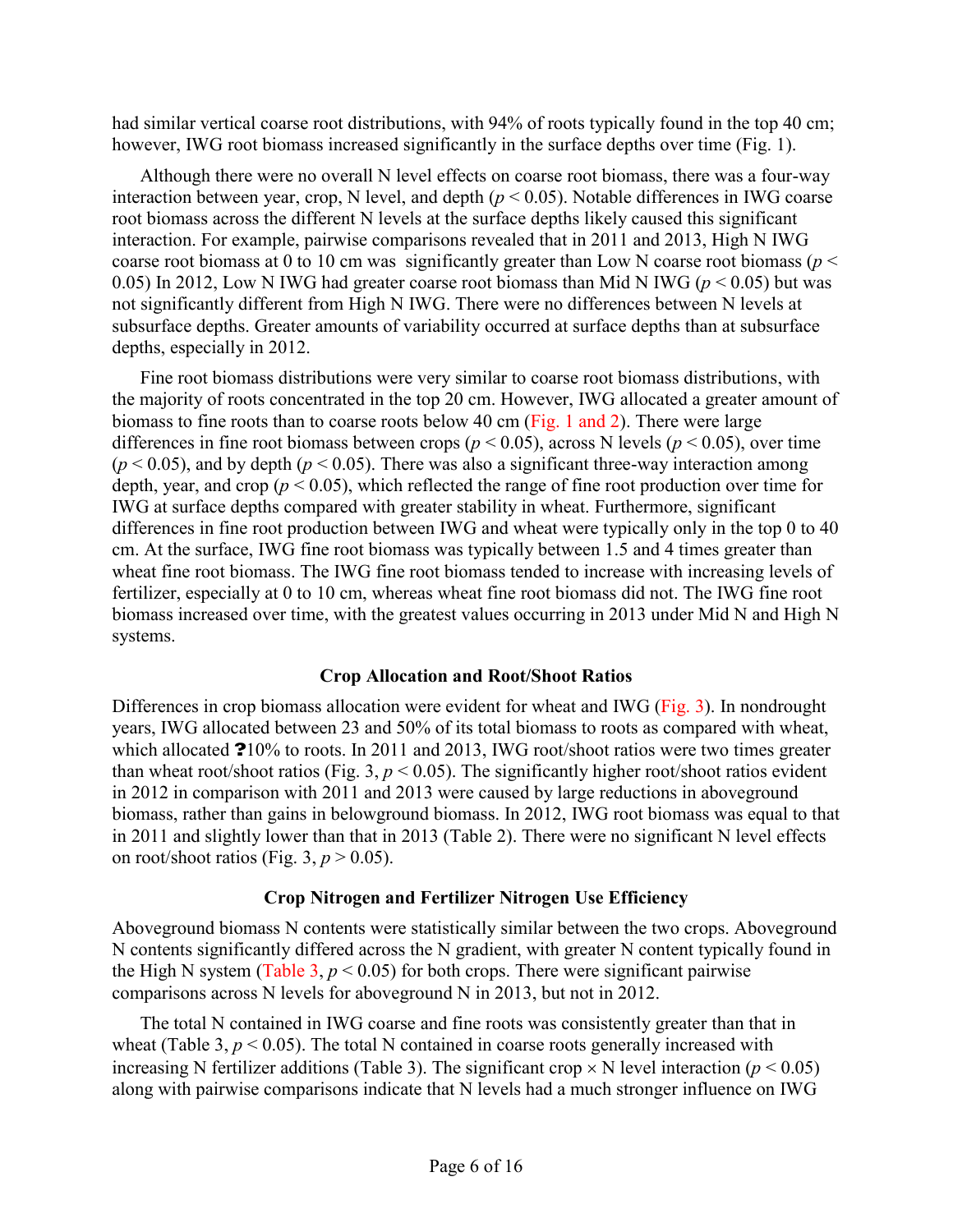than on wheat, especially in 2013. There was an overall N level effect on fine root N content ( $p <$ 0.05). For IWG in 2012 and 2013, Mid N and High N had significantly greater fine root N than the Low N system (Table 3). Although there was an overall crop by N level interaction ( $p <$ 0.05), wheat fine root N did not appear to be as strongly influenced by increasing N levels compared with IWG. Total N strongly differed by crop ( $p < 0.05$ ) and N level ( $p < 0.05$ ) and was substantially greater in IWG and always larger in the High N level.

There was a significant year effect for all crop parts, with N contents typically greater in 2013. Coarse and fine root N contents were also examined by depth (data not shown) and exhibited very similar trends to coarse and fine root biomass by depth (Fig. 1 and 2).

The fertilizer NUE for above- and belowground biomass components were also calculated separately (Table 4). In terms of total crop NUE, IWG was more efficient at using fertilizer N than wheat  $(p < 0.05)$  during both years. Across both year and N level, IWG NUE ratios ranged from 0.8 to 1.5 and wheat NUE ranged from 0.56 to 0.86 (Table 4).

The IWG within the Mid N system exhibited greater NUE than that in the Low N and High N systems ( $p < 0.05$ ). The significant interaction between crop and N level ( $p < 0.05$ ) was an indicator that N level had little effect on wheat NUE. Significant gains in NUE from 2012 to 2013 were visible in all three N levels for wheat and were most noticeable in the Mid N system for IWG. Nitrogen use efficiency increased by up to 53% in wheat from 2012 to 2013 and by up to 43% in IWG (Table 4). There was no crop effect on aboveground NUE, as wheat and IWG were statistically similar to one another  $(p > 0.05)$ . However, there was an overall N level effect, where wheat aboveground NUE was greater in Low N systems and IWG aboveground NUE was greater under Mid N. Root NUE was substantially greater in IWG than in wheat  $(p < 0.05)$ .

# **DISCUSSION**

# **Annual versus Perennial Biomass Allocation**

Annual and perennial species have different development and growth strategies (Fitter et al., 1988). Such differences are reflected in their rooting patterns, which has implications for nutrient resource availability and ecosystem function. In general, annual plants tend to have shallow root systems that are more advantageous in high nutrient conditions compared with perennials, which typically display a deeper and more dense (often herringbone) architecture (Fitter et al., 1988). Although annual crops are fast growing and have traits that allow for rapid acquisition of resources (Fitter et al., 1991), perennials prioritize allocating biomass belowground, which allows them to conserve resources for long-term survivorship (Roumet et al., 2006). Thus, our findings that IWG allocated 23 to 50% of biomass to roots, whereas annuals only allocated 10% of biomass belowground, is not surprising and aligns with a larger body of literature. Furthermore, our findings concerning above- and belowground biomass in situ over a 3-yr period provide a valuable baseline to breeders working to enhance IWG via direct domestication.

# **Root and Biomass Allocation Responses to Added Nitrogen**

Here, we compared different rates and sources of N fertilizer that practitioners apply to small cereal grains in the Midwest to enhance our understanding of biomass allocation patterns in annuals and perennials. In particular, we wanted to determine if greater applications of N fertilizer increase or decrease root biomass, given the important role that roots have in delivering ecosystem services.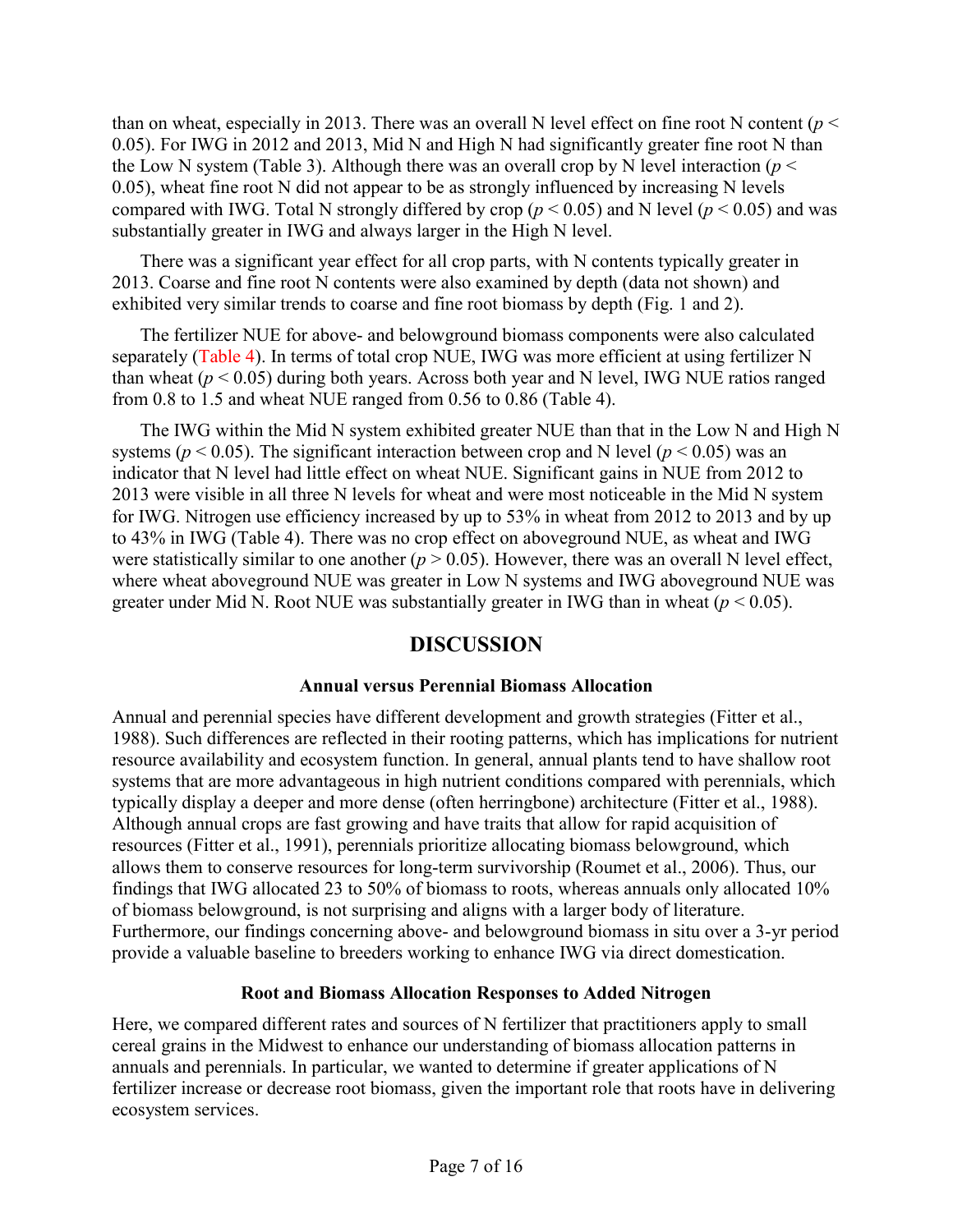We found that the different rates and sources of N had no influence on root/shoot ratios for either annual wheat or perennial IWG over the course of 3 yr. Additionally, we found that wheat root biomass remained stable across all N fertilizer levels in all 3 yr. There was also no IWG root response to N in the first 2 yr; however, root biomass of established IWG increased with greater N additions in 2013. The lack of a root response to increased N additions in Years 1 and 2 for IWG could be due to environmental and developmental factors. In 2011, IWG stands were 2 yr old and still establishing, which could prevent observed responses to increased N fertilizer (Jung and Lal, 2011). Although we might expect to see a root response to N level during the third year, 2012 was a drought year, which may have negated a response to added N. A root response to N was observed in 2013, when IWG was mature and growing conditions were favorable. In fact, in 2013, IWG root biomass significantly increased with higher levels of N, whereas root/shoot ratios remained stable. Root biomass also remained stable in wheat across N levels. This could suggest that perhaps water was a greater limiting factor than N (Meinke et al., 1997).

Our findings are at odds with optimal partitioning theory, which posits that where access to nutrients is adequate or excessive, reductions in root production and increases in aboveground (grain and shoot) production will occur. Our findings also contrast with at least one in situ study; Jarchow and Liebman (2012) reported greater root biomass of  $C_4$  grasses in unfertilized systems compared with their fertilized system. However, interpretation is clouded in their study by extreme nutrient limitations in the unfertilized system, which contrasts with this study, where each treatment received at least some N fertilizer. In contrast, Heggenstaller et al. (2009) reported that switchgrass (*Panicum virgatum* L.) and big bluestem (*Andropogon gerardii* Vitman) belowground biomass increased with greater N fertilizer additions, which corroborates our IWG findings in Year 3. Increases in root diameter due to greater nutrient uptake in nutrient rich environments could explain greater root biomass in systems receiving greater N additions (Ryser and Lambers, 1995).

It is often predicted that when nutrients or water are limiting, crop allocation should shift to the production of fine roots that can capture resources available at greater depths (Bloom et al., 1985). We found no evidence for enhanced fine root production in either wheat or IWG within the Low N level at any depth to 1 m. Likewise, Jarchow and Liebman (2012), who found greater root biomass in an unfertilized  $C_4$  grass system at the surface, also found no evidence of increased root production at depth, although they did not distinguish between coarse and fine root biomass.

Thus, our findings seem to corroborate the optimal foraging theory, where plants are expected to invest roots in highly enriched areas vs. more depauperate patches (Charnov, 1976; Loecke and Robertson, 2009; McNickle and Cahill, 2009). In this study, roots increased under High N and were mainly concentrated in the top 0 to 10 cm, rather than foraging deeper in the soil profile to obtain other available nutrients. Others have suggested that biomass partitioning is a function of ontogenetic drift, wherein biomass allocation is determined by growth and development rather than shifts in reallocation due to limiting resources (Coleman et al., 1994; Reich, 2002). The growth patterns of IWG in this study are consistent with this theory, as root biomass increased over time, especially in the High N system. Perhaps in this system, the increased root biomass within the established IWG under High N is simply due to changes in development, allowing IWG to gain access to greater nutrient capture. Monitoring belowground N responses over a 3-yr period demonstrates that roots of IWG increase rather than decrease with greater N fertilizer additions. This has important implications for how perennial grains can be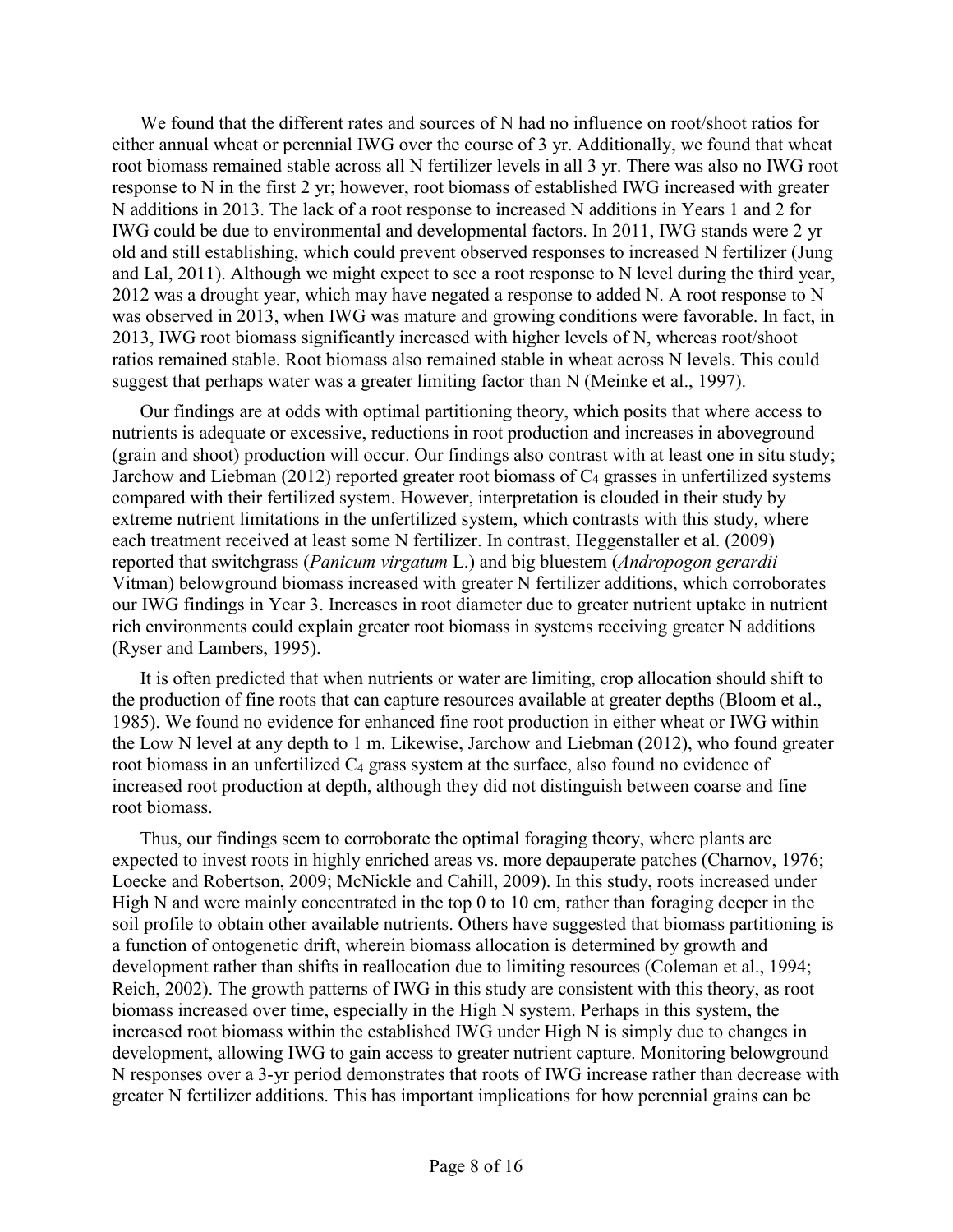managed for optimal yields while still exhibiting an extensive root system that can contribute to essential ecosystem services.

# **Fertilizer Nitrogen Use Efficiency in Annual versus Perennial Systems**

Above- and belowground biomass responses to N additions can have profound impacts on internal and external crop N cycling. For this reason, we were also interested in determining whole-crop fertilizer NUE. As noted earlier, we consider whole-crop fertilizer NUE to be total crop N (above - + belowground biomass N) per fertilizer N added (Ladha et al., 2005; Robertson and Vitousek, 2009). This mass-balance approach allows us to determine the efficiency with which wheat and IWG assimilate added N.

Since aboveground NUE was not significantly different between wheat and IWG, it is likely that the extensive roots of IWG and their large capacity for N storage are the main drivers for their high NUE values, which gives them an efficiency advantage over wheat. For example, in 2013, IWG root NUE increased by 40% in the Low N and Mid N treatments and by 87% in the High N treatments. In three cases, the IWG whole-plant NUE was  $>1$ , indicating that the crop took up more N than was applied, which demonstrates its ability to assimilate large amounts of N (Dawson et al., 2008). Traditionally, root N content has not been included in NUE calculations (Weih et al., 2011). However, excluding belowground components from NUE calculations overlooks the important pool of N that roots represent and ultimately underestimates deep-rooted crops and their ability to retain N (Dawson et al., 2008; Martinez-Feria et al., 2018).

Nitrogen use efficiency significantly differed across N level in IWG, but not in wheat. The IWG NUE was greatest at the Mid N level compared with the Low N and High N levels. One explanation for greater NUE at the Mid N level could be that biomass production and N uptake kept up with N supply, unlike in the Low N system, which always had lower above- and belowground biomass. This study highlights that regardless of which rate and source of N is applied, perennial IWG has the ability to retain large amounts of N compared with wheat, which has important implications for N retention within this newly developed crop.

# **Implications for Enhanced Ecosystem Services by Perennial Grain Crops**

These findings demonstrate that perennial grain cropping systems can significantly enhance ecosystem services in agriculture by increasing root biomass. Under a range of N additions, IWG produced up to eight times more total root biomass than wheat in the top 40 cm of soil. No differences were found between the two crops deeper in the profile, refuting the hypothesis that perennial grain crops are likely to have greater root biomass at depth than wheat (Cox et al., 2006; Glover et al., 2010; Kell, 2011).

Increased root biomass has been shown to enhance N cycling and accumulation (Fornara and Tilman, 2008). For example, increased root biomass in perennial systems can lead to N immobilization, and the quick release of fine root N during turnover can lead to N retention and accrual (Fornara et al., 2009). These results demonstrate that increased root biomass enabled IWG to take up large amounts of N and contributed to overall greater NUE. As a result, minimal N losses likely occur in these systems; for example, relative to wheat, IWG at this site reduced NO<sup>3</sup> leaching by 86 to 99% in 2011 (Culman et al., 2013).

Greater root biomass could also lead to increases in soil organic matter over time (Robertson et al., 2000; West and Post, 2002). As perennial crops age, a greater standing stock of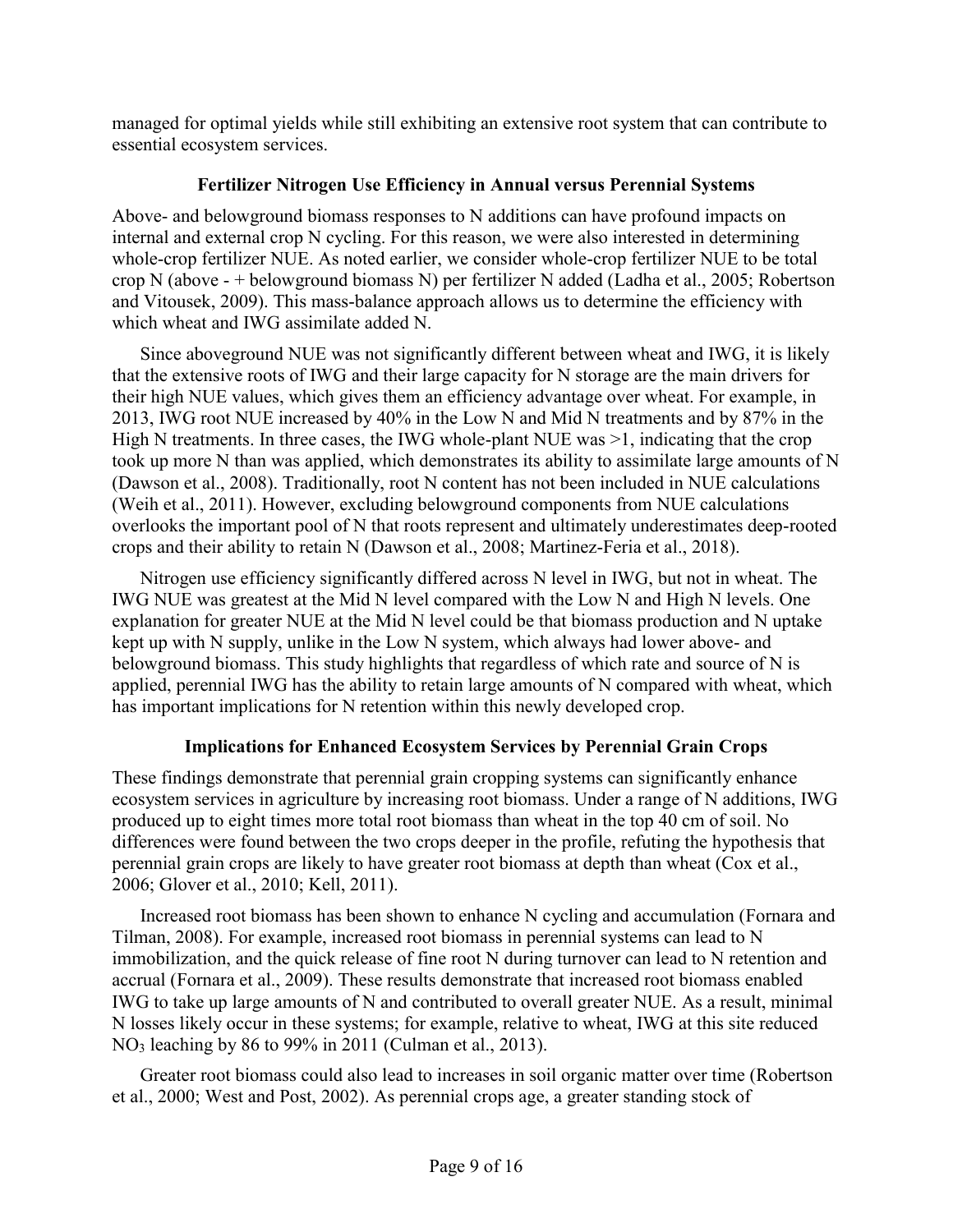belowground biomass is established (Craine et al., 2003). This allows C to accumulate in root biomass and soil due to root turnover, which provides between 30 and 80% of organic C inputs to soil (Kalyn and Van Rees, 2006). In this study, IWG root biomass increased by 51% from 2011 to 2013. However, despite such increases in root biomass and root C accumulation, Sprunger et al. (2018) found no evidence for early soil carbon gain under IWG at this site. This is consistent with the requirement that IWG may need to be grown for at least 4 yr to obtain observable C sequestration benefits relative to an annual cereal crop.

# **CONCLUSIONS**

This study examined the effect that different sources and rates of N had on annual and perennial root biomass, biomass partitioning, and fertilizer use efficiency. Perennial IWG had greater root biomass than wheat in the top 20 cm, regardless of fertilizer rate or source. Overall, N availability had no influence on biomass partitioning for either crop. However, established IWG stands increased root biomass with increasing N inputs, whereas wheat root biomass remained stable despite varying levels of N. Roots of IWG enhanced N retention and NUE and appeared to have contributed to the reduction of  $NO_3$  leaching, as reported elsewhere. Given their C and N accrual and the retention of N by their extensive root systems, perennial grain crops could contribute significantly to the environmental sustainability of cereal crops.

### **Conflict of Interest**

The authors declare that there is no conflict of interest.

### **Supplemental Material Available**

Supplemental material for this article is available online.

#### **ACKNOWLEDGMENTS**

We thank M. Freeman, J. Green, and many others for assistance in the field and laboratory. We thank Lee DeHaan and the Land Institute for supplying IWG seed and valuable guidance on management. We thank S.K. Hamilton for helpful feedback at all stages of this research. This work was funded by a USDA Organic Research and Education Initiative grant and by the National Science Foundation Long-Term Ecological Research Program (DEB 1027253) and Michigan State University AgBioResearch.

#### **REFERENCES**

- Bloom, A.J., F.S. Chapin, and A.M. Harold. 1985. Resource limitation in plants-an economic analogy. Annu. Rev. Ecol. Syst. 16:363–392. [doi:10.1146/annurev.es.16.110185.002051](http://dx.doi.org/10.1146/annurev.es.16.110185.002051)
- Charnov, E.L. 1976. Optimal foraging, the marginal value theorem. Theor. Popul. Biol. 9:129–136. [doi:10.1016/0040-5809\(76\)90040-X](http://dx.doi.org/10.1016/0040-5809(76)90040-X)
- Coleman, J., K.D.M. Mcconnaughay, and D.D. Ackerly. 1994. Interpreting phenotypic variation in plants. Trends Ecol. Evol. 9:187–191. [doi:10.1016/0169-5347\(94\)90087-6](http://dx.doi.org/10.1016/0169-5347(94)90087-6)
- Cox, T.S., J.D. Glover, D.L. Van Tassel, C.M. Cox, and L.R. DeHaan. 2006. Prospects for developing perennial grain crops. BioScience 56:649–659[. doi:10.1641/0006-3568\(2006\)56\[649:PFDPGC\]2.0.CO;2](https://dx.doi.org/10.1641/0006-3568(2006)56%5b649:PFDPGC%5d2.0.CO;2)
- Cox, T.S., D.L. Van Tassel, C.M. Cox, and L.R. Dehaan. 2010. Progress in breeding perennial grains. Crop Pasture Sci. 61:513–521[. doi:10.1071/CP09201](http://dx.doi.org/10.1071/CP09201)
- Craine, J.M., D.A. Wedin, F.S. Chapin, and P.B. Reich. 2003. The dependence of root system properties on root system biomass of 10 North American grassland species. Plant Soil 250:39–47. [doi:10.1023/A:1022817813024](http://dx.doi.org/10.1023/A:1022817813024)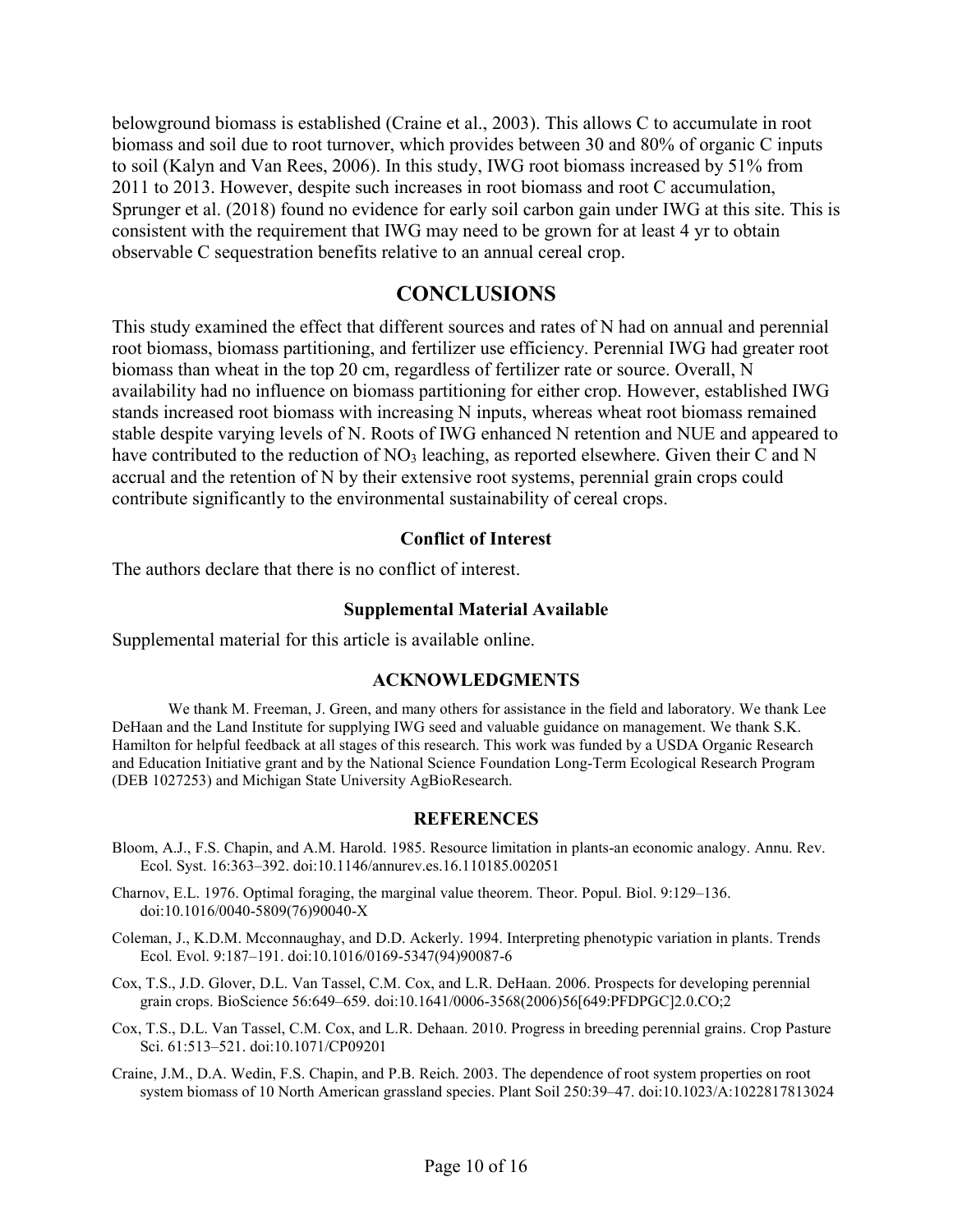- Culman, S.W., S.S. Snapp, M. Ollenburger, B. Basso, and L.R. DeHaan. 2013. Soil and water quality rapidly responds to the perennial grain Kernza wheatgrass. Agron. J. 105:735–744. [doi:10.2134/agronj2012.0273](http://dx.doi.org/10.2134/agronj2012.0273)
- Dawson, J.C., D.R. Huggins, and S.S. Jones. 2008. Characterizing nutrient use efficiency in natural and agricultural ecosystems to improve the performance of cereal crops in low-input and organic agricultural systems. Field Crops Res. 107:89–101. [doi:10.1016/j.fcr.2008.01.001](http://dx.doi.org/10.1016/j.fcr.2008.01.001)
- DeHaan, L.R., Van Tassel, D.L., and Cox, T. S. 2005. Perennial grain crops: A synthesis of ecology and plant breeding. Renew. Agric. Food Syst. 20:5–14.
- DeHaan, L.R., and B.P. Ismail. 2017. Perennial cereals provide ecosystem benefits. Cereal Foods World 62:278– 281. [doi:10.1094/CFW-62-6-0278](http://dx.doi.org/10.1094/CFW-62-6-0278)
- Dietzel, R., M.E. Jarchow, and M. Liebman. 2015. Above- and belowground growth, biomass, and nitrogen use in maize and reconstructed prairie cropping systems. Crop Sci. 55:910–923. [doi:10.2135/cropsci2014.08.0572](http://dx.doi.org/10.2135/cropsci2014.08.0572)
- Durieux, R.P., E.J. Kamprath, W.A. Jackson, and R.H Moll. 1994. Root distribution of corn: The effect of nitrogen fertilization. Agron. J. 86:958–962. [doi:10.2134/agronj1994.00021962008600060006x](http://dx.doi.org/10.2134/agronj1994.00021962008600060006x)
- Fitter, A.H., J.D. Graves, G.K. Self, T.K. Brown, D.S. Bogie, and K. Taylor. 1998. Root production, turnover and respiration under two grassland types on an altitudinal gradient: Influence of temperature and solar radiation. Oecologia 114:20–30[. doi:10.1007/s004420050415](http://dx.doi.org/10.1007/s004420050415)
- Fitter, A.H., T.R. Strickland, M.L. Harvey, and G.W. Wilson. 1991. Architectural analysis of plant root exploitation efficiency. New Phytol. 118:375–382. [doi:10.1111/j.1469-8137.1991.tb00018.x](http://dx.doi.org/10.1111/j.1469-8137.1991.tb00018.x)
- Fornara, D.A., and D. Tilman. 2008. Plant functional composition influences rates of soil carbon and nitrogen accumulation. Ecology 96:314–322[. doi:10.1111/j.1365-2745.2007.01345.x](http://dx.doi.org/10.1111/j.1365-2745.2007.01345.x)
- Fornara, D.A., D. Tilman, and S.E. Hobbie. 2009. Linkages between crop functional composition, fine root processes and potential soil N mineralization rates. Ecology 97:48–56[. doi:10.1111/j.1365-2745.2008.01453.x](http://dx.doi.org/10.1111/j.1365-2745.2008.01453.x)
- Glover, J.D., J.P. Reganold, L.W. Bell, J. Borevitz, E.C. Brummer, E.S. Buckler, et al. 2010. Increased food and ecosystem security via perennial grains. Science 328:1638–1639. [doi:10.1126/science.1188761](https://dx.doi.org/10.1126/science.1188761)
- Heggenstaller, A.H., K.J. Moore, M. Liebman, and R.P. Anex. 2009. Nitrogen influences biomass and nutrient partitioning by perennial, warm-season grasses. Agron. J. 101:1363–1371. [doi:10.2134/agronj2008.0225x](http://dx.doi.org/10.2134/agronj2008.0225x)
- Jackson, R. B., H.A. Mooney, and E.D. Schulze. 1997. A global budget for fine root biomass, surface area, and nutrient contents. Proc. Natl. Acade. Sci. of the 94:7362–7366.
- Jarchow, M.E., and M. Liebman. 2012. Tradeoffs in biomass and nutrient allocation in prairies and corn managed for bioenergy production. Crop Sci. 52:1330–1342. [doi:10.2135/cropsci2011.09.0481](http://dx.doi.org/10.2135/cropsci2011.09.0481)
- Jarrell, W.M., D.E. Armstrong, D.F. Grigal, E.F. Kelly, H.C. Monger, and D.A. Wedin. 1999. Soil water and temperature status. In: G.P. Robertson, et al., editors, Standard soil methods for long-term ecological research. Oxford Univ. Press, New York. p. 55–76.
- Jung, J.Y., and R. Lal. 2011. Impacts of nitrogen fertilization on biomass production of switchgrass (*Panicum virgatum* L.) and changes in soil organic carbon in Ohio. Geoderma 166:145–152. [doi:10.1016/j.geoderma.2011.07.023](http://dx.doi.org/10.1016/j.geoderma.2011.07.023)
- Jungers, J.M., L.R. DeHaan, K.J. Betts, C.C. Sheaffer, and D.L. Wyse. 2017. Intermediate wheatgrass grain and forage yield responses to nitrogen fertilization. Agron. J. 109:462–472. [doi:10.2134/agronj2016.07.0438.](http://dx.doi.org/10.2134/agronj2016.07.0438)
- Kalyn, A.L., and K.C.J. Van Rees. 2006. Contribution of fine roots to ecosystem biomass and net primary production in black spruce, aspen, and jack pine forests in Saskatchewan. Agric. For. Meteorol. 140:236–243. [doi:10.1016/j.agrformet.2005.08.019](http://dx.doi.org/10.1016/j.agrformet.2005.08.019)
- Kell, D.B. 2011. Breeding crop plants with deep roots: Their role in sustainable carbon, nutrient and water sequestration. Ann. Bot. (Lond.) 108:407–418. [doi:10.1093/aob/mcr175](https://dx.doi.org/10.1093/aob/mcr175)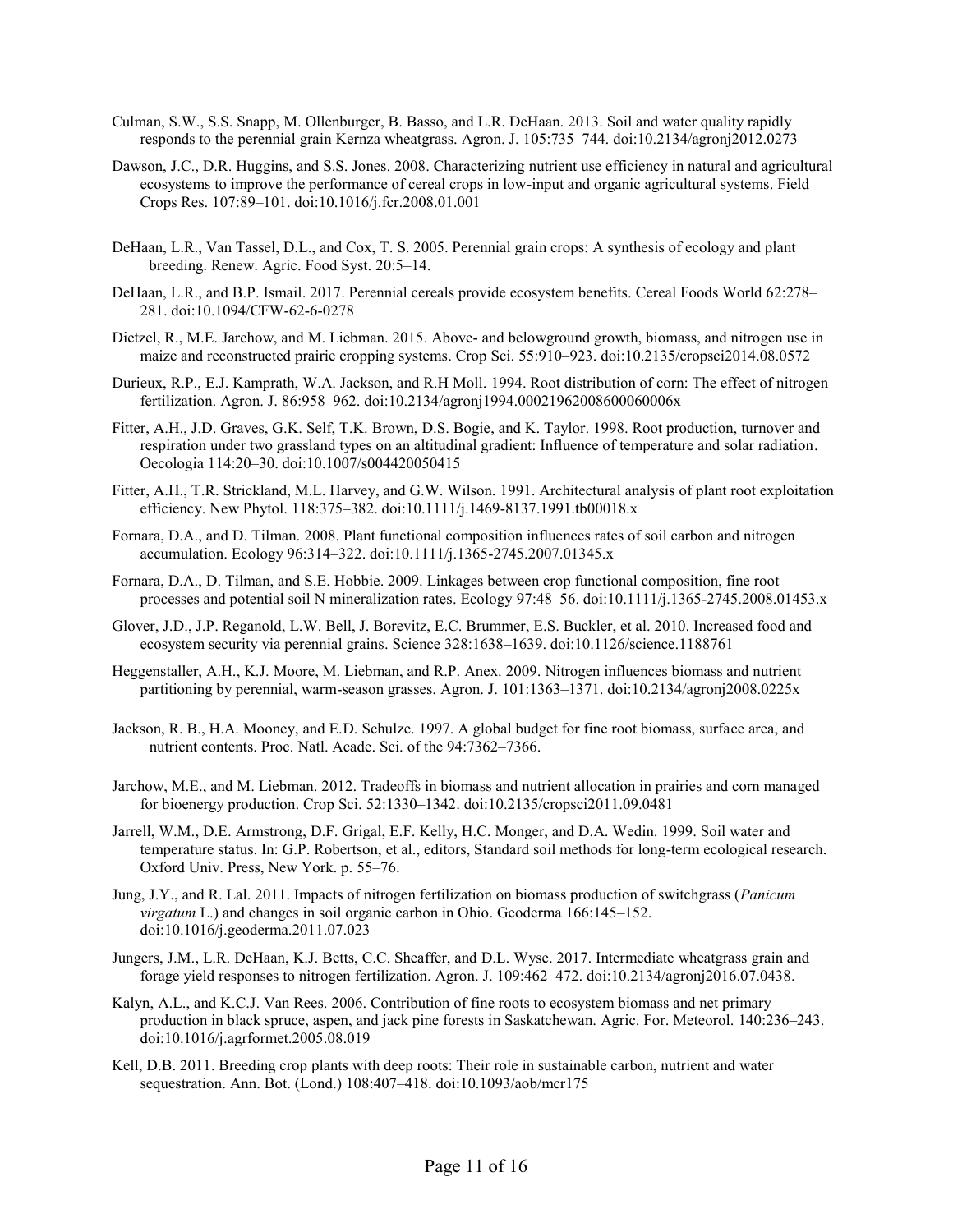- Ladha, J.K., H. Pathak, T.J. Krupnik, J. Six, and C. van Kessel. 2005. Efficiency of fertilizer nitrogen in cereal production: Retrospects and prospects. Adv. Agron. 87:85–156. [doi:10.1016/S0065-2113\(05\)87003-8](http://dx.doi.org/10.1016/S0065-2113(05)87003-8)
- Loecke, T.D., and G.P. Robertson. 2009. Soil resource heterogeneity in the form of aggregated litter alters maize productivity. Plant Soil 325:231–241. [doi:10.1007/s11104-009-9973-5](http://dx.doi.org/10.1007/s11104-009-9973-5)
- Martinez-Feria, R.A., M.J. Castellano, R.N. Dietzel, M.J. Helmers, M. Liebman, I. Huber, and S.V. Archontoulis. 2018. Linking crop- and soil-based approaches to evaluate system nitrogen-use efficiency and tradeoffs. Agric. Ecosyst. Environ. 256:131–143. [doi:10.1016/j.agee.2018.01.002](http://dx.doi.org/10.1016/j.agee.2018.01.002)
- McNickle, G.G., and J.F. Cahill. 2009. Plant root growth and the marginal value theorem. Proc. Natl. Acad. Sci. USA 106:4747–4751. [doi:10.1073/pnas.0807971106](http://dx.doi.org/10.1073/pnas.0807971106)
- Meinke, H., G.L. Hammer, H. Van Keulen, R. Rabbinge and B.A. Keating. 1997. Improving wheat simulation capabilities in Australia from a cropping systems perspective : Water and nitrogen effects on spring wheat in a semi-arid environment. Eur. J. Agron. 7:75–88[. doi:10.1016/S1161-0301\(97\)00032-4](http://dx.doi.org/10.1016/S1161-0301(97)00032-4)
- Rees, R and K. Castle. 2002. Nitrogen recovery in soils amended with organic manures combined with inorganic fertilisers. Agronomie. 22:739-746. doi: 10.1051/agro:2002061
- Reich, P. 2002. Root-shoot relations: Optimality in acclimation and adaptation or the "emperor's new clothes"? In: Y. Waisel, et al., editors, Plant roots: The hidden half. 3rd ed. Marcel Dekker, New York. p. 205–220. [doi:10.1201/9780203909423.ch12](http://dx.doi.org/10.1201/9780203909423.ch12)
- Robertson, G.P., and S.K. Hamilton. 2015. Long-term ecological research in agricultural landscapes at the Kellogg Biological Station LTER site: Conceptual and experimental framework. In: S.K. Hamilton, et al., editors, The ecology of agricultural landscapes: Long-term research on the path to sustainability. Oxford Univ. Press, New York. p. 1–32.
- Robertson, G.P., S.K. Hamilton, S.J. Del Grosso, and W.J. Parton. 2011. The biogeochemistry of bioenergy landscapes : Carbon, nitrogen, and water considerations. Ecol. Appl. 21:1055–1067. [doi:10.1890/09-0456.1](http://dx.doi.org/10.1890/09-0456.1)
- Robertson, G.P., E.A. Paul, and R.R. Harwood. 2000. Greenhouse gases in intensive agriculture: Contributions of individual gasses to the radiative forcing of the atmosphere. Science 289:1922–1924. [doi:10.1126/science.289.5486.1922](http://dx.doi.org/10.1126/science.289.5486.1922)
- Robertson, G.P., and P.M. Vitousek. 2009. Nitrogen in agriculture: Balancing the cost of an essential resource. Annu. Rev. Environ. Resour. 34:97–125[. doi:10.1146/annurev.environ.032108.105046](http://dx.doi.org/10.1146/annurev.environ.032108.105046)
- Roumet, C., C. Urcelay, and S. Díaz. 2006. Suites of root traits differ between annual and perennial species growing in the field. New phytol. 170:357–68.
- Russell, A.E., C. Cambardella, D.A. Laird, D.B. Jaynes, and D.W. Meek. 2009. Nitrogen fertilizer effects on soil carbon balances in Midwestern U.S. agricultural systems. Ecol. Appl. 19:1102–1113. [doi:10.1890/07-1919.1](http://dx.doi.org/10.1890/07-1919.1)
- Ryser, P., and H. Lambers. 1995. Root and leaf attributes accounting for the performance of fast- and slow-growing grasses at different nutrient supply. Plant Soil 170:251–265[. doi:10.1007/BF00010478](http://dx.doi.org/10.1007/BF00010478)
- SAS Institute. 2011. The SAS system for Windows. Release 9.3. SAS Inst., Cary, NC.
- Sprunger, C.D., S.W. Culman, G.P. Robertson, and S.S. Snapp. 2018. Perennial grain on a Midwest Alfisol shows no sign of early soil carbon gain. Renew. Agric. Food Syst. 33:360–372[. doi:10.1017/S1742170517000138](http://dx.doi.org/10.1017/S1742170517000138)
- Syswerda, S.P., B. Basso, S.K. Hamilton, J.B. Tausig, and G.P. Robertson. 2012. Long-term nitrate loss along an agricultural intensity gradient in the Upper Midwest USA. Agric. Ecosyst. Environ. 149:10–19. [doi:10.1016/j.agee.2011.12.007](http://dx.doi.org/10.1016/j.agee.2011.12.007) [erratum: 149:65].
- Weih, M., L. Asplund, and G. Bergkvist. 2011. Assessment of nutrient use in annual and perennial crops: A functional concept for analyzing nutrient use efficiency. Plant Soil 339:513–520. [doi:10.1007/s11104-010-](https://dx.doi.org/10.1007/s11104-010-0599-4) [0599-4](https://dx.doi.org/10.1007/s11104-010-0599-4)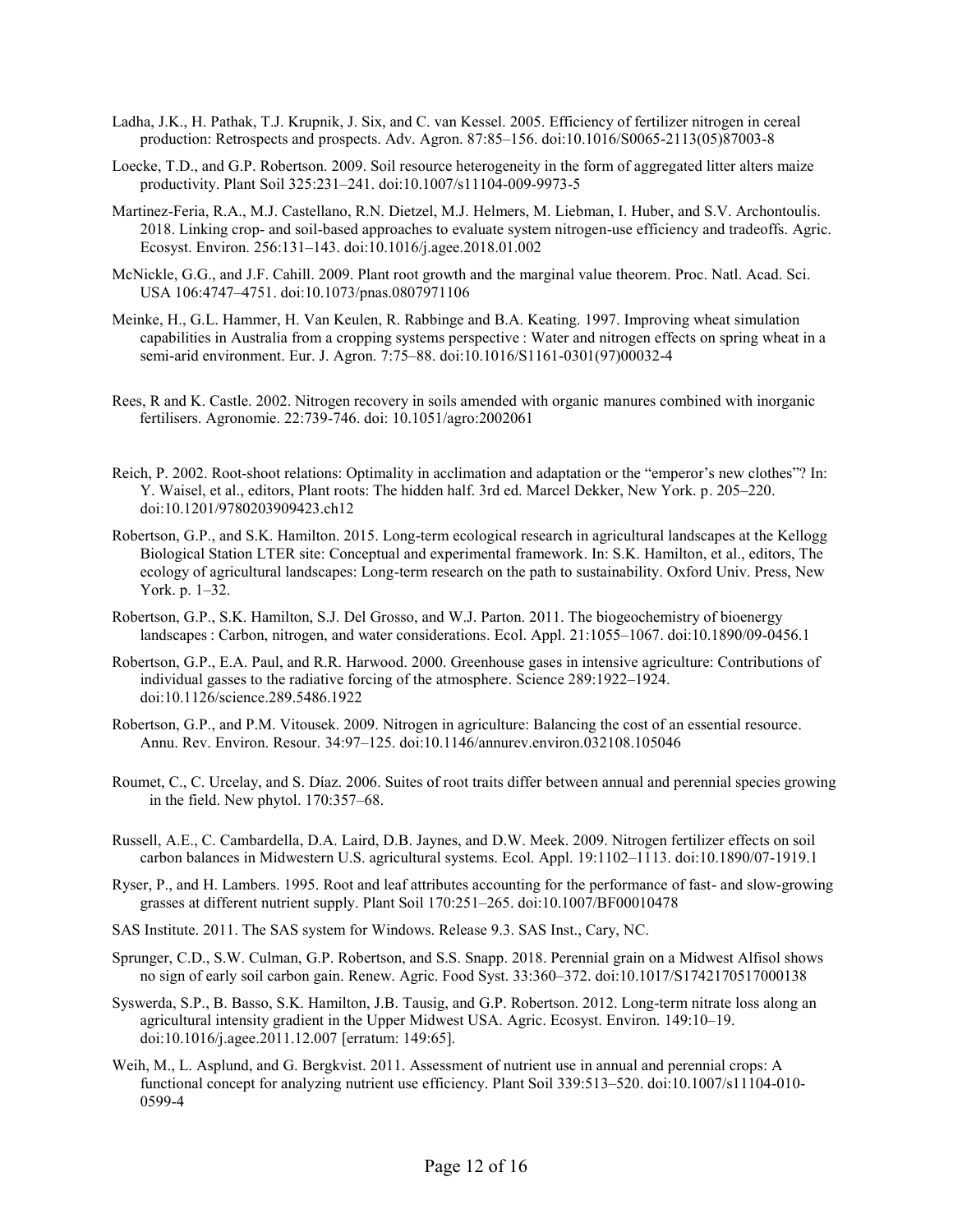West, T.O., and W.M. Post. 2002. Soil organic carbon sequestration rates by tillage and crop rotation. Soil Sci. Soc. Am. J. 66:1930–1946[. doi:10.2136/sssaj2002.1930](http://dx.doi.org/10.2136/sssaj2002.1930)

Wichern, F., E. Eberhardt, J. Mayer, R.G. Joergensen, and T. Muller. 2008. Nitrogen rhizodeposition in agricultural crops: Methods, estimates and future prospects. Soil Biol. Biochem. 40:30–48. [doi:10.1016/j.soilbio.2007.08.010](http://dx.doi.org/10.1016/j.soilbio.2007.08.010)

Fig. 1. Coarse root biomass values in annual winter wheat (triangles) and perennial intermediate wheatgrass (IWG, circles) for three N levels (Low N [Organic N], Mid N, and High N) over 3 yr (2011, 2012, and 2013) at five different soil depths. Error bars represent the SEM, asterisks denote significance at  $p < 0.05$ , and t denotes significance at  $p < 0.1$ .

Fig. 2. Fine root biomass values in annual winter wheat (triangles) and perennial intermediate wheatgrass (IWG, circles) for three N levels (Low N [Organic N], Mid N, and High N) over 3 yr (2011, 2012, and 2013) at five different soil depths. Error bars represent the SEM, asterisks denote significance at  $p < 0.05$ , t denotes significance at  $p < 0.1$ .

Fig. 3. Root/shoot ratios of wheat and perennial intermediate wheatgrass (IWG) in 2011, 2012, and 2013 over three N levels (Low N [Organic N], Mid N, and High N). The sum of total coarse and total fine roots was used to calculate total root biomass. Total straw and grain were summed to determine total shoot biomass. Error bars represent the SEM, and different letters denote significance at  $p < 0.05$ .



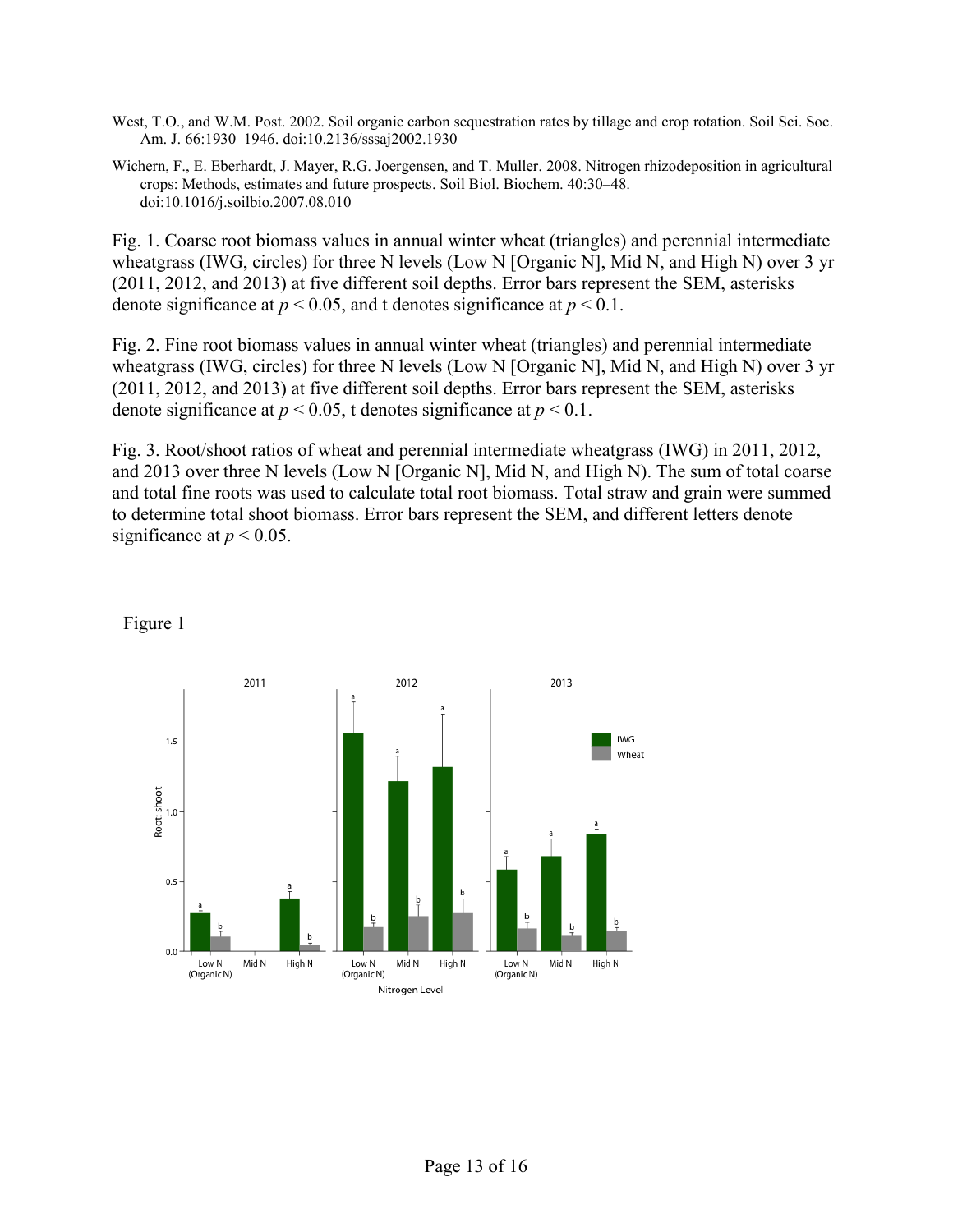



Figure 3

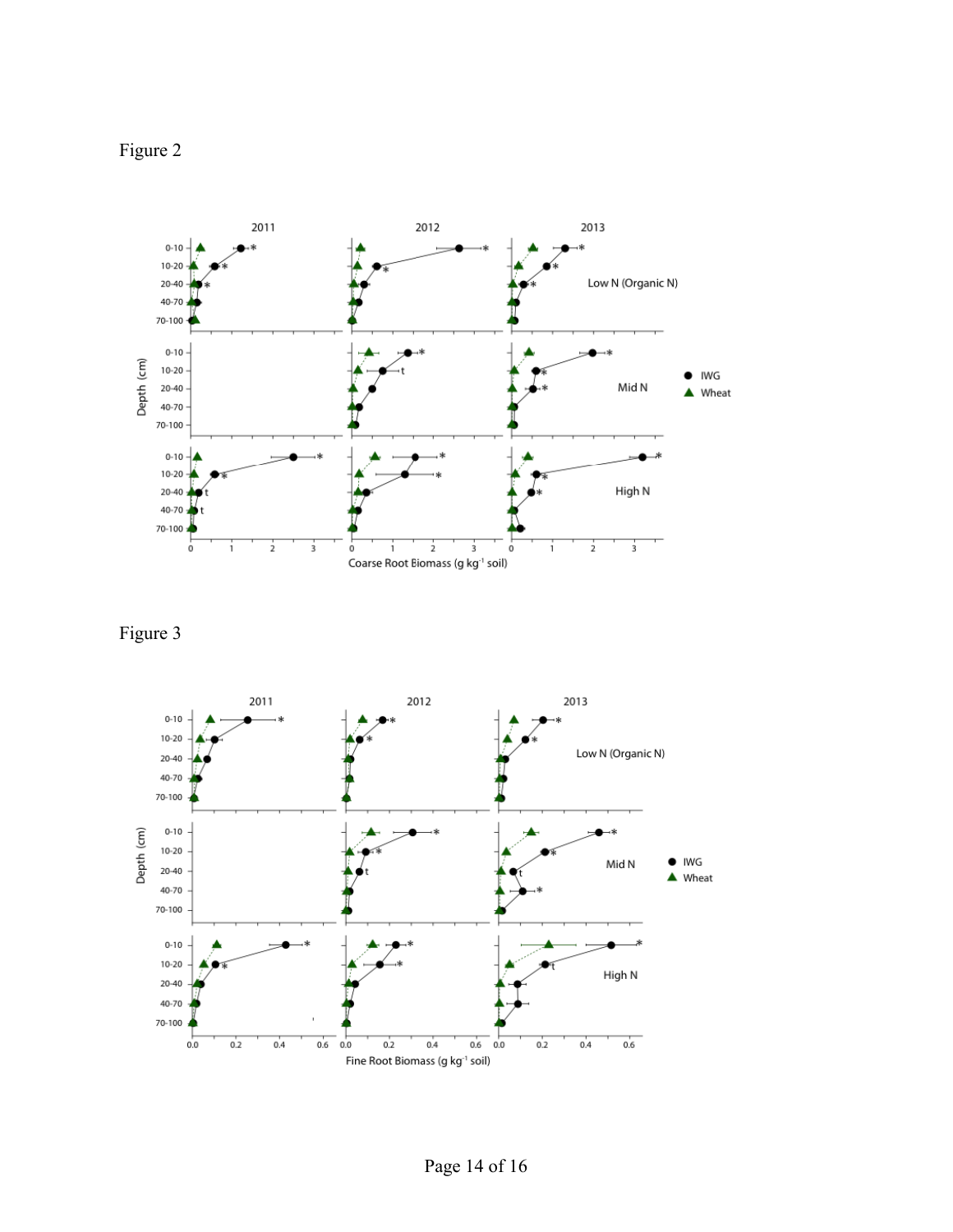| Depth      |                     | 2011       |              | 2012          |            | 2013       |  |
|------------|---------------------|------------|--------------|---------------|------------|------------|--|
|            | Wheat               | <b>IWG</b> | Wheat        | <b>IWG</b>    | Wheat      | <b>IWG</b> |  |
| cm         |                     |            |              | $\frac{0}{0}$ |            |            |  |
| $0 - 10$   | 9.1 $(0.6)a\dagger$ | 8.0(0.5)a  | 9.4(0.6)a    | 8.4(0.5)a     | 11.4(0.5)a | 10.8(1.2)a |  |
| $10 - 20$  | 8.0(0.5)a           | 7.3(0.4)a  | 9.6(0.5)a    | 8.0(0.4)b     | 11.3(0.5)a | 10.2(0.4)a |  |
| $20 - 40$  | 8.8(0.6)a           | 8.5(0.7)a  | 8.0(0.4)a    | 7.3(0.6)a     | 11.8(0.6)a | 10.6(0.6)a |  |
| $40 - 70$  | 10.4(0.5)a          | 8.5(0.4)b  | 8.9(0.5)a    | 7.7(0.5)b     | 11.7(0.6)a | 9.5(0.6)b  |  |
| $70 - 100$ | 8.4(0.6)a           | 7.6(0.5)a  | $7.9(0.6)$ a | 5.6 $(0.5)b$  | 9.9(0.9)a  | 7.8(0.5)b  |  |

**Soil moisture**

| Table 1. Gravimetric soil moisture at five depths throughout the soil profile in wheat and perennial |
|------------------------------------------------------------------------------------------------------|
| intermediate wheatgrass (IWG) in 2011, 2012, and 2013, averaged across N levels (means $\pm$ SE).    |

† Different letters within years denote significant differences between crops for each depth combination at *p* < 0.05.

**Table 2. Above- and belowground biomass in annual wheat and perennial intermediate wheatgrass (IWG) across three N levels in 2011, 2012, and 2013 (means SE). Roots were sampled to 1 m. Root size classifications were coarse (>6 mm) and fine (1–6 mm).**

|        | Aboveground |            | <b>Coarse roots</b> |            | <b>Fine roots</b>                                                                      |            | <b>Total crop biomass</b>      |            |
|--------|-------------|------------|---------------------|------------|----------------------------------------------------------------------------------------|------------|--------------------------------|------------|
| N rate | Wheat       | <b>IWG</b> | Wheat               | <b>IWG</b> | Wheat                                                                                  | <b>IWG</b> | Wheat                          | <b>IWG</b> |
|        |             |            |                     |            | $-Mg$ ha <sup>-1</sup> ——                                                              |            |                                |            |
| 2011   |             |            |                     |            |                                                                                        |            |                                |            |
| Low N  |             |            |                     |            | 12.63 $(1.8)c_1$ <sup>+</sup> 14.9(1.1)b 1.1 (0.6)b 3.4 (0.5)a 0.31(0.02)b 0.99 (0.1)a |            | 14.0 (2.2) b 19.29 (2.5) a     |            |
| Mid N  | 12.53(1.2)c | 19.9(1.2)a | NA‡                 | NA         | NA                                                                                     | NA         | NA                             | NA.        |
| High N |             |            |                     |            | 14.73 (0.7)b 15.9 (0.8)b 0.4 (0.1)b 5.0 (0.7)a 0.34 (0.05)b0.99 (0.3)a                 |            | 15.4(0.8)b21.89(1.1)a          |            |
| 2012   |             |            |                     |            |                                                                                        |            |                                |            |
| Low N  | 5.99(0.58)a |            |                     |            | 4.3 (0.6)b $0.7$ (0.2)b 5.93 (0.5)a 0.26 (0.06)b0.43 (0.07)a                           |            | 6.95 $(0.7)$ b 10.65 $(0.8)$ a |            |
| Mid N  | 5.16(0.9)a  |            |                     |            | 5.78 (0.9)a $0.9$ (0.3)b 5.75 (0.5)a 0.24 (0.03)b0.82 (0.2)a                           |            | $6.25(0.8)$ b 12.36 $(1.3)$ a  |            |
| High N | 7.4(0.8)a   |            |                     |            | 5.33 (0.5)a 1.6 (0.4)b 5.8 (1.4)a 0.27 (0.03)b0.78 (0.2)a                              |            | 9.3 $(0.3)$ b 11.9 $(1.2)$ a   |            |
| 2013   |             |            |                     |            |                                                                                        |            |                                |            |
| Low N  | 8.4(0.81)b  |            |                     |            | 10.6 (0.7)a 1.1 (0.3)c 5.3 (0.7)b 0.21 (0.02)c0.76(0.07)b                              |            | 9.77 $(0.9)c 16.6 (0.6)b$      |            |
| Mid N  | 9.68(0.2)b  |            |                     |            | 11.9 (0.8) a 0.8 (0.2) c 6.1 (1.0) b 0.33 (0.06) c 1.8 (0.33) a                        |            | 10.8 $(0.2)c$ 19.86 $(1.5)a$   |            |
| High N | 8.99(0.6)b  |            |                     |            | 12.2 (0.5)a 0.8 (0.2)c 8.45 (0.6)a 0.43 (0.2)c 1.9 (0.4)a                              |            | 10.2 (0.5) $c$ 22.54 (1.4)a    |            |

† Different letters denote statistical differences across crop and N level means within a given year for each response variable.

‡ NA, .